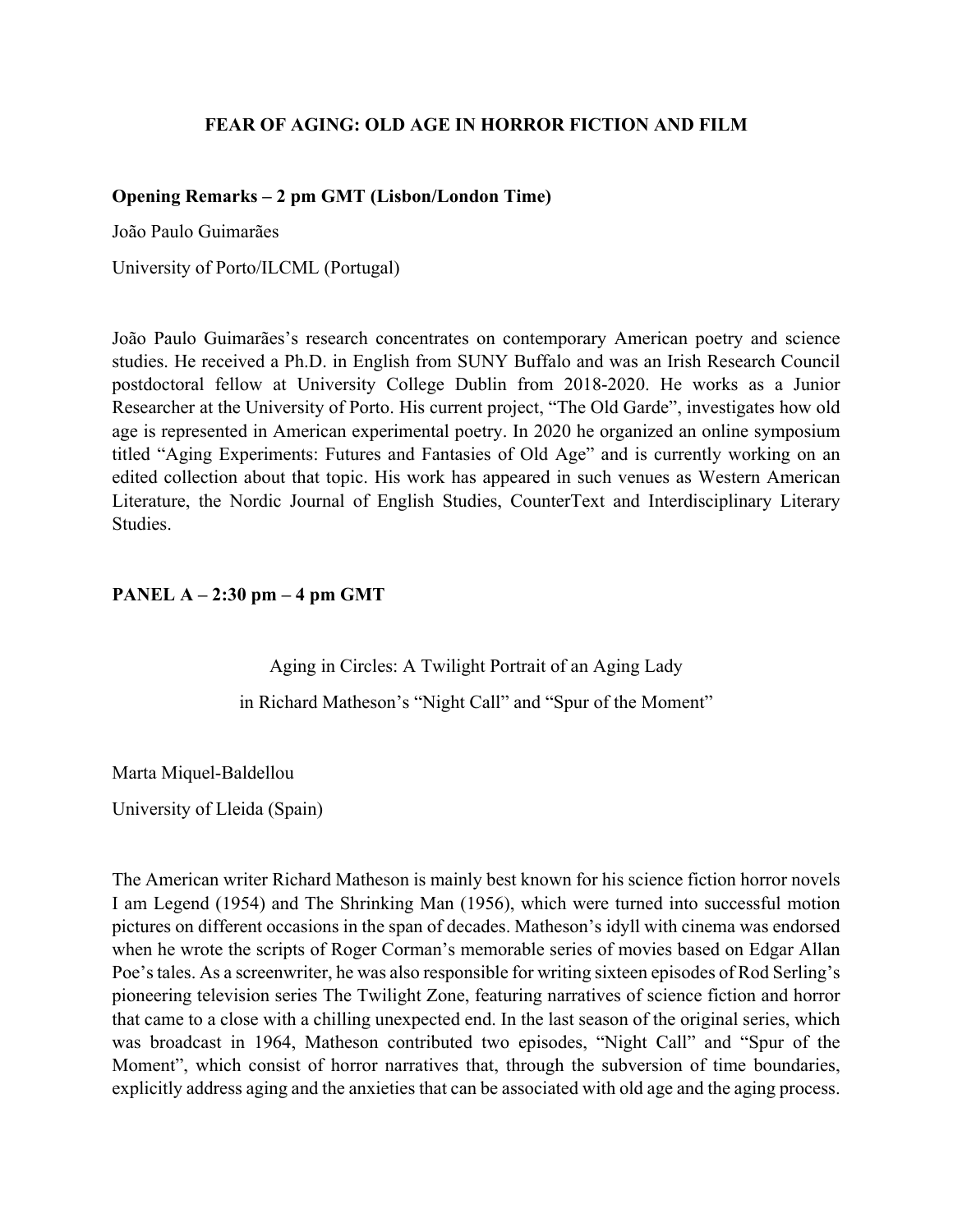"Night Call", based on Matheson's short story "Long Distance Call", presents Elva, an aging lady who starts receiving mysterious calls from a stranger that soon begin to stir latent memories from her past. Conversely, "Spur of the Moment" introduces Anne, a young girl pursued by an aging lady dressed in black who comes to warn her and disturb her apparently alluring future. By means of narratological devices pertaining to the horror genre, these two episodes present an ambivalent portrait of aging and subvert the audience's expectations owing to popular beliefs which associate youth and age with determinate values and features. A comparative analysis of these two episodes will serve the purpose of presenting Matheson's reflections upon the fears that the discourses of aging may bring about in two audiovisual narratives belonging to the horror genre.

Dr. Marta Miquel-Baldellou is a member of ENAS (European Network of Aging Studies) and, as an affiliate of the research group Dedal-Lit of the University of Lleida, she is currently taking part in a government-funded research project on aging and creativity. She has attended ENAS conferences, contributed chapters to different volumes of the Aging Studies Series of Transcript Verlag, and published in ENAS official journal Age, Culture, Humanities. In the field of aging studies, she is particularly interested in the analysis of age performance in classic films and of aging discourses in popular fiction.

Is She a Witch or Just an Old Woman? The Monstruous Old Woman in Bedtime Story

(dir. Lucas Paulino and Ángel Torres, 2019)

Eva Álvarez-Vázquez

University of Massachusetts Amherst (USA)

In our Western capitalist society, people are valued for their capacity for production and work, as well as for their purchasing power, associated with the privilege of independence and individuality. As a consequence, our society denies aging and makes it invisible, as it is perceived as a decline associated with negative ideas of decadence, dependence, unproductivity, illness and disability. Ageism is even more evident in the case of women, what Kathleen Woodward has referred to as "double aging" or "multiple aging" (1999). Although aging is something that affects us all—not only biologically, but also on a sociocultural level—, representations of old women in cinema are scarce or relegated to secondary roles and often subject to established stereotypes, especially within the comedy genre. On the other hand, horror movies also constitute a space in which older women are frequently represented and have agency, even playing lead characters, although framed in a series of very restricted and clearly identifiable archetypes that represent an unconventional femininity manifested in monstruous, abject bodies. Thus, in the last decade, a fully human- looking old woman has been a recurring figure in horror films. This is the case of Bedtime Story (dir. Lucas Paulino and Ángel Torres, 2019), a recent Spanish short horror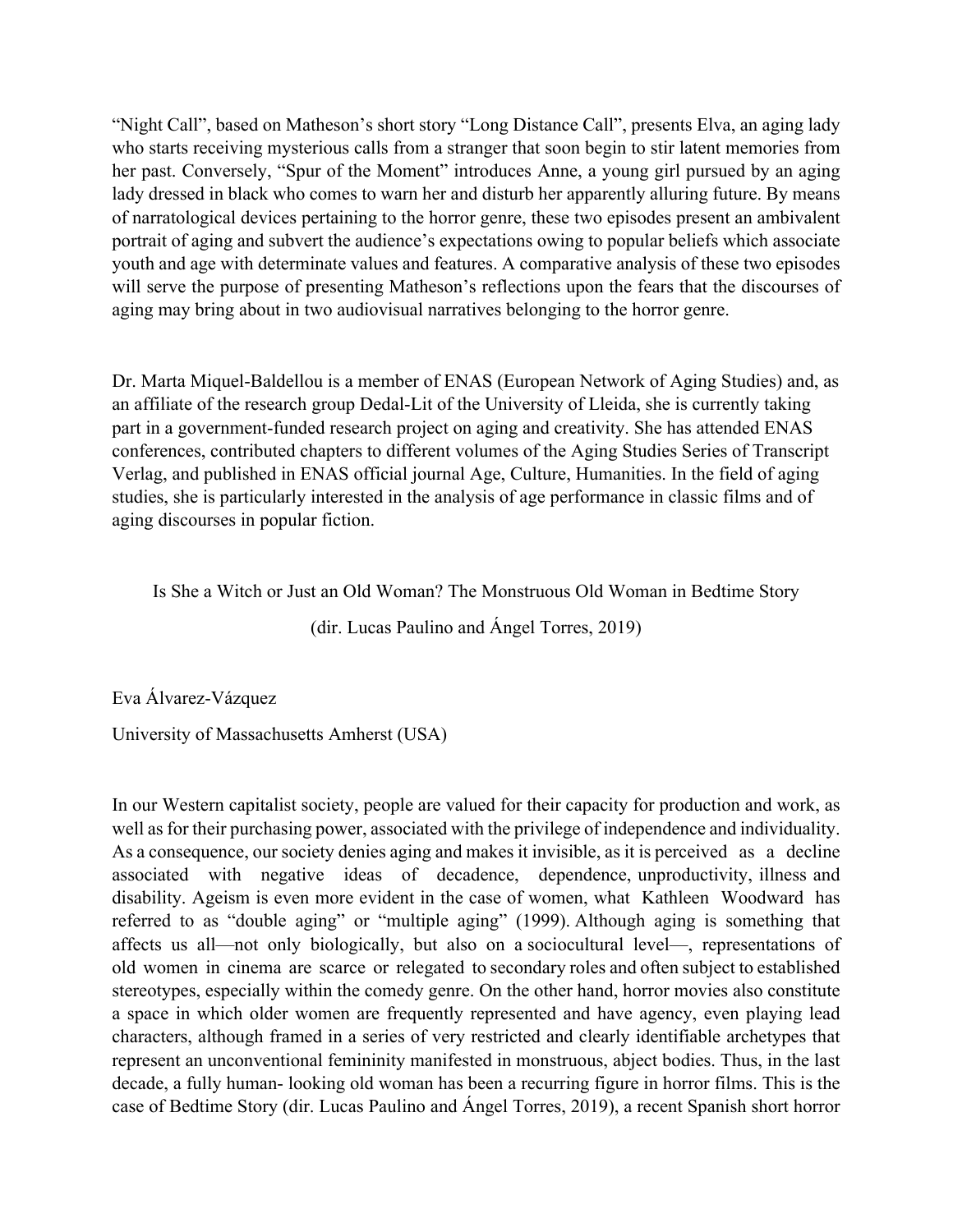movie which tells the story of two brothers who live in front of an old woman who seems to be watching them from her window continuously. Drawing from the theoretical formulations on "The Monstrous-Feminine" developed by Barbara Creed (1993) and recently expanded by Erin Harringtong in Gynaehorror (2018), I will illustrate how this film continues to reproduce the negative ideas of decadence and abjection associated with aging female bodies and perpetuates the narratives of fear of aging in our society by constructing monstrosity around the figure of an old woman.

Eva Álvarez Vázquez earned her B.A. in English Studies from the Universidad de Oviedo and her M.A. in European Literature and Second Language Teaching from the Universidad de Huelva. She is currently a PhD student and Teaching Associate in the Spanish and Portuguese Program at the University of Massachusetts Amherst, where she is also pursuing a Graduate certificate in Film Studies. Her research interests include Iberian cinemas, cultural studies and gender studies.

Elisabete Lopes

Polytechnic Institute of Setúbal

ULICES/University of Lisbon (Portugal)

Adam Robitel's The Taking of Deborah Logan (2014) is a horror film which documents the story of Deborah Logan, a woman who is in an early stage of Alzheimer's disease. Mrs. Logan lives with her daughter, who is her fulltime caregiver. Due to the fact that they need financial aid, they both accept to participate in an academic study about mental disease carried out by a PhD student who, together with her audiovisual crew, come to dwell with the family in order to record the daily life of Mrs. Logan. What renders this film original is the way in which the theme of possession is used so as to portray the symptoms brought about by Alzheimer's disease, such as progressive memory loss and gradual deterioration of the capacity to control bodily basic functions, an aspect that is quite innovative when it comes to horror cinema. As the title of the film aptly suggests, the viewer watches Deborah Logan being "taken away", thus becoming increasingly divested of her original identity and personality traits by some force – disease or demonic possession- meaning that the person Deborah used to be is gradually being replaced by someone who is different and displays an odd type of behaviour. In this sense, Robitel's film has paved the way for a cinematic tradition which focus on the effects of degenerative mental illness associated with a certain age in women, a fact that transforms the feminine natural process of ageing into something horrific. More recently, films such as M. Night Shyamalan's The Visit (2015) or Natalie Erika James's Relic (2020), followed on the footsteps of the trail left by Robitel's fearful visual tale. Thus, artfully combining supernatural horror with found-footage technique, The Taking of Deborah Logan bluntly tackles both feminine physical and psychological decline medically associated with Alzheimer's disease, and ends up turning Deborah into a monstrous mother that inspires fear and helplessness upon those who are around her.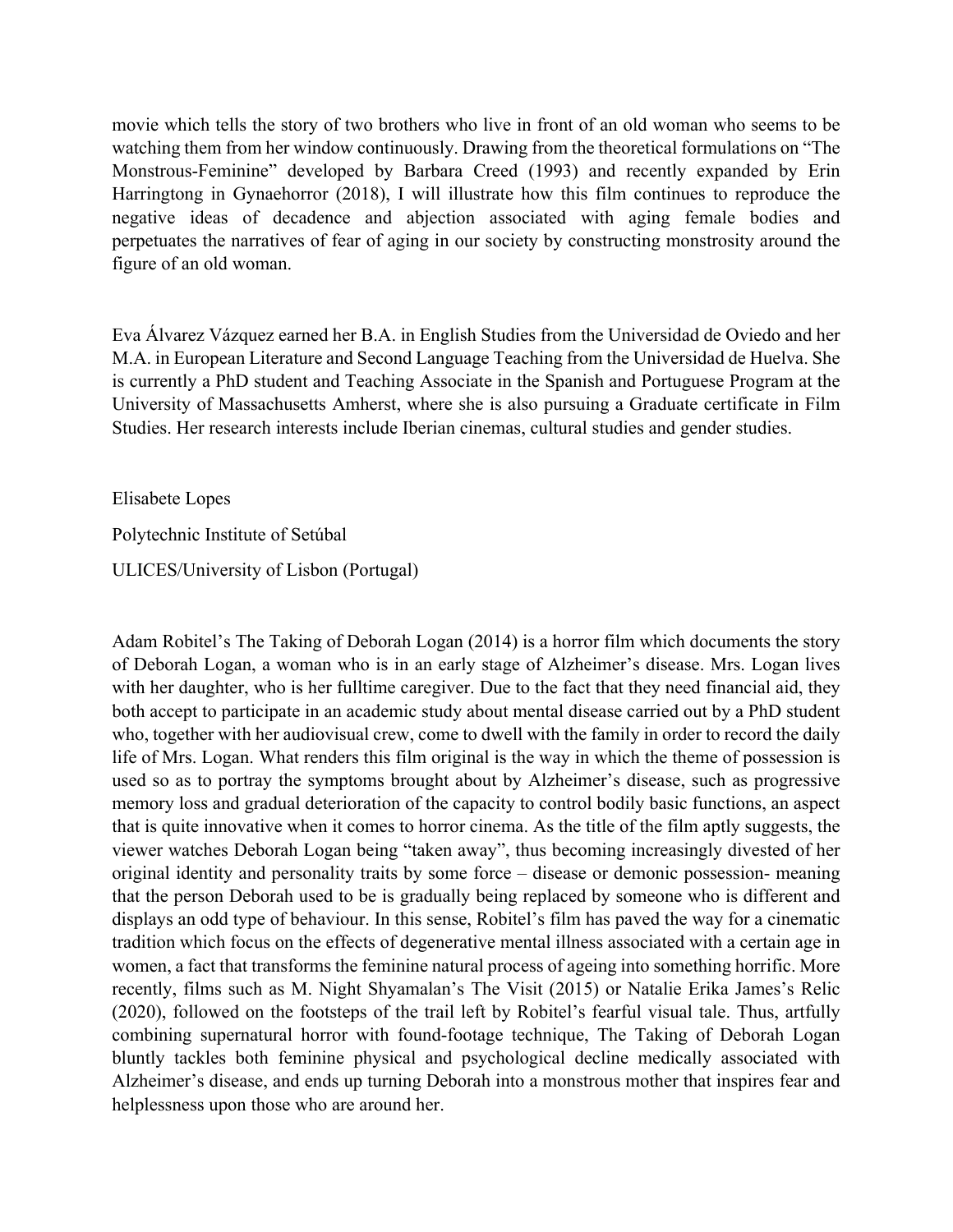Elisabete Lopes is an English Professor at the Polytechnic Institute of Setúbal, and a researcher at the ULICES (University of Lisbon Centre for English Studies /School of Arts and Humanities, University of Lisbon), since November 2015. She holds a MA in English Studies and a PhD in the field of North-American Literature. Both her MA and PhD theses examined the feminine within the Gothic/Horror framework. The Gothic genre, Horror cinema/literature, and Women Studies have been privileged areas of research and publication in the course of her academic career.

### **PANEL B – 4:30 - 6 pm GMT**

"There's No Cure: Representations of Old Age in Horror."

Ahoo Tabatabai and Kaydee Anderson

Columbia College (USA)

The representation of older adults in horror is unique in that the anxieties and fears reflected to the audience are sometimes the result of real biological processes blended with the paranormal. We propose that old age is a carrier-vessel for various social fears. The othering of the aged is reinforced through this process and a fear of a loss of agency is perpetuated for the viewer. Old age has often been read as a symbol for the decaying body and death. The aged are often shown as being in extreme biological decline, the body presented as having betrayed itself. Culturally speaking, the aged are often depicted as incapable, forgetful, unproductive, and burdensome. In horror, the aged are permitted to act with intent, nefarious or otherwise. This dissonance created between a stereotypical older adult and the aged portrayal in horror, make it sometimes difficult initially to determine if the older adult should be considered a threat. Old age in horror is more than representations and assumptions of the aged body, however. We propose that old age is today a marker of failure. Our current cultural narrative privileges productivity and personal responsibility. Old age is the opposite of both. Old is dependent. Old is unproductive. The old person with its connection to imminent death is a "half ghost". The ghost does not produce anything and the fear it instills in others is categorically unproductive. The story of why the ghost is motivated to haunt is often presented as unconvincing – symbolic of the fear of perpetually being stuck in a loop of unproductivity.

Ahoo Tabatabai received her PhD in Sociology from the University of Cincinnati. She is an Associate Professor of Sociology and Chair of the Department of Psychology and Sociology at Columbia College in Columbia Missouri. Her scholarship and teaching interests include the study of narratives and identity. Her work has been published in Disability and Society, Narrative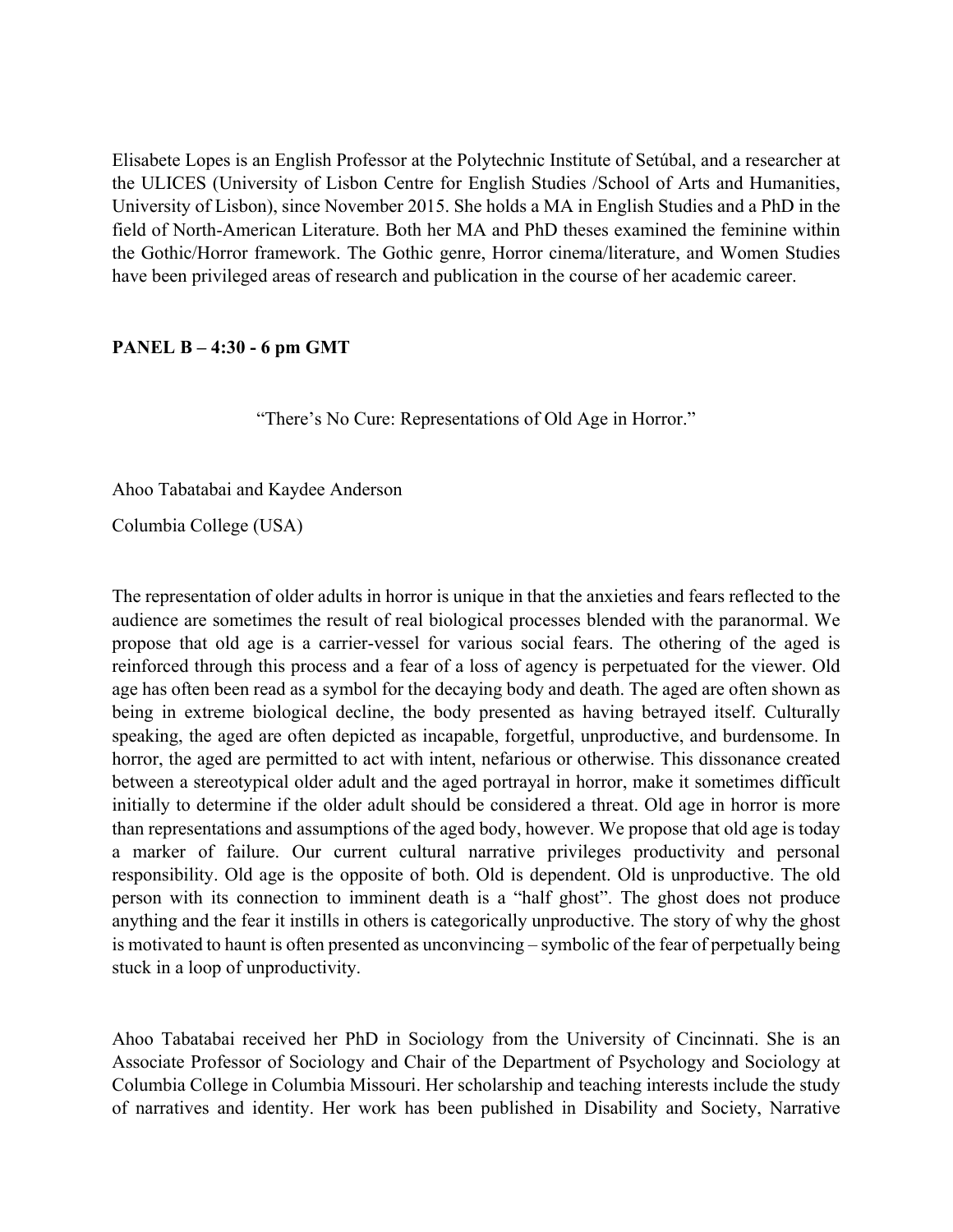Inquiry, Qualitative Sociology, and Sexualities. She currently serves on the editorial board of Sociological Focus.

Kaydee Anderson studies the occurrence of ageism in medical settings. She is pursuing her masters degree in Sociology at the University of Missouri – Kansas City, where she serves as a Graduate Teaching Assistant. Most recently, she has worked for the Department of Higher Education and Workforce Development as a representative for the Trade Adjustment Assistance program. She enjoys film analysis.

Old Age between Horror and Leisure – aboard The Leisure Seeker

Shlomit Lir and Liat Ayalon

Bar Ilan University and Ben-Gurion University of the Negev (Israel)

This study focuses on the question of fear of ageing through analyzing Paolo Virzi's The Leisure Seeker (USA, 2017) a film whose plot follows an older couple who travel from Massachusetts to Florida in a camper trailer. While old age in movies is often discussed in medical or in care-giving terms, this film's narrative of coping with dementia and old age is presented from the personal viewpoint of John and Ella Spencer (Donald Sutherland and Helen Mirren) - a Massachusetts couple who have been living together for over fifty years, and who struggle to ward off concerned family members and their plans of transferring one or both of the spouses to a care home. The film focuses on the relationship between an older couple at the closing stages of life, where the male protagonist, John, has dementia, and the health of the female protagonist, Ella, is in decline. The aspect of fear is vividly presented with regard to the protagonist's dementia, the possible breakup of the couple and the possibility of being forced into a nursing home. The space opened up by masculine infirmity that the movie presents exposes unspoken social taboos, reveals marital secrets, and, significantly, lays bare the threads that hold the couple together and determine the power relationship between the two. The discussed film therefore echoes the understanding of dementia as a socio-political familial debilitation rather than narrowly an individual physical and mental condition and therefore as a state that introduces new opportunities, and not only difficulties. While the film explores aspects of horror and fear related to dementia, disease and old age, it also questions the issue of liberty and the pursuit of happiness in later stages of life.

Dr. Shlomit Lir is a Post-Doctoral Researcher at Bar Ilan University, Israel Her research focuses on gender, communication and culture. She is particularly interested in how various social groups represent themselves and are depicted in cultural and digital spheres. Dr. Lir has published on these topics in central journals in Sociology and Communication, including Israeli Sociology and Equality Diversity & Inclusion – International Journal. In addition to her academic work, Dr. Lir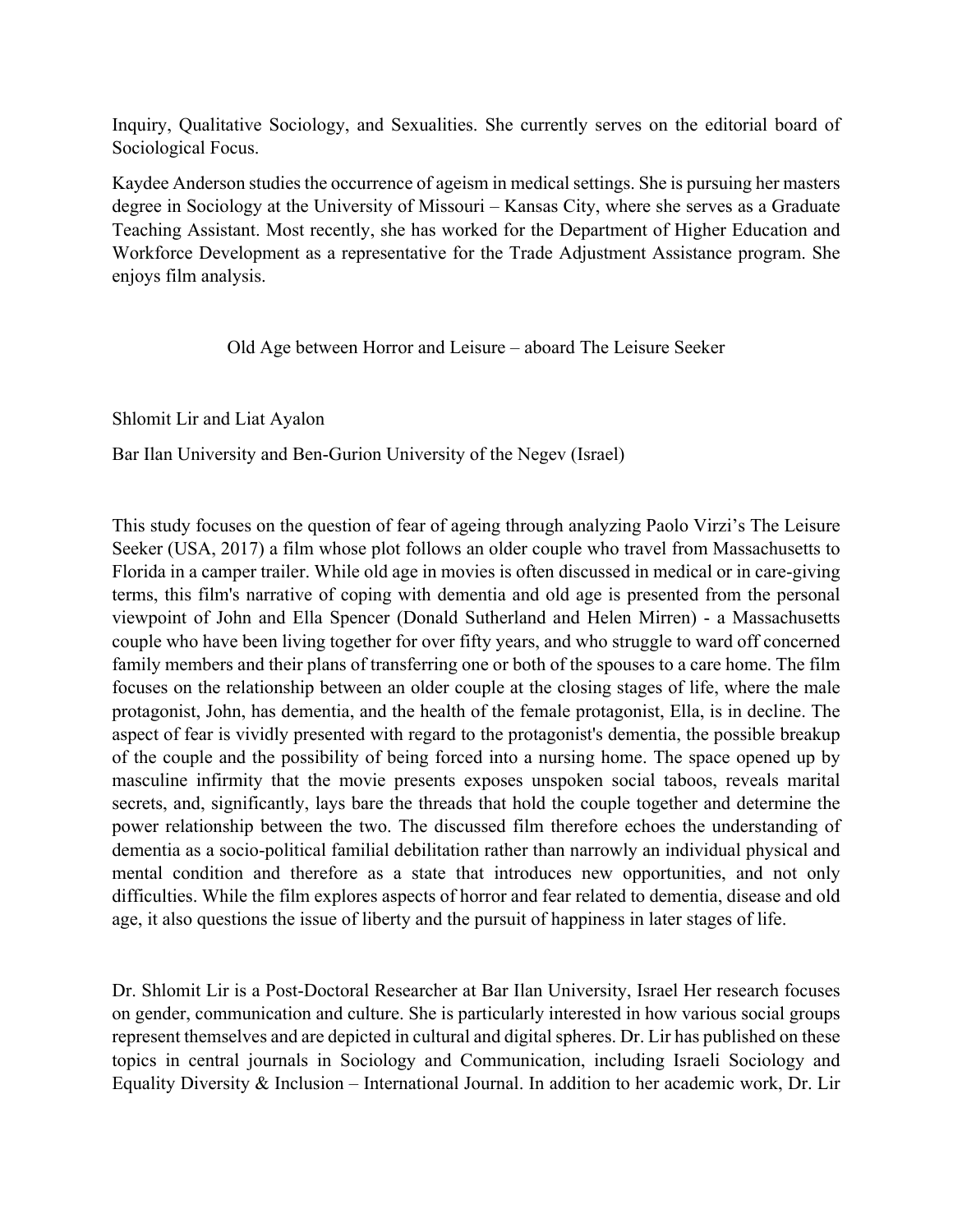is a social activist and the founder and CEO of Women Activists Online, a hub initiative designed to promote women leadership through social media.

Prof. Liat Ayalon is a researcher in the School of Social Work, at Bar Ilan University, Israel. Prof. Ayalon seeks to promote awareness of ageism, in order to create change at the political and social levels. She is also a member of the World Health Organization (WHO) global campaign to counter ageism and is one of the SAPEA work group members responsible for the report concerning the future of ageing, which was produced for the European Commission. At Bar-Ilan, she directs a research lab on psychosocial aspects of aging. Her research focuses on the interface between formal caregiving and informal care provided by family and friends for older people, and on ageism. Prof. Ayalon completed her PhD in Clinical Psychology at the Illinois Institute of Technology and pre- and post-doctoral training at the University of California, San Francisco (UCSF). She has published nearly 200 articles in leading journals. She is the recipient of several international awards, most recently from the University of Michigan, The American Geriatrics Society, and the International College of Geriatrics.

Twilight Zones of Human Existence: The Care Home as a Site of Gothic Horror in North American Film and Fiction

Ulla Kriebernegg

University of Graz (Austria)

In literature and film, the care home often serves as a symbol, a spatial metaphor for the experience, fears, and uncertainties associated with old age. Used as a setting or spatial frame, the care home illustrates the marginalized social position of the "fourth age," a period in life Haim Hazan called a "twilight zone of human existence" (94). The threat of ending up as inmates of the "'halfway houses' between society as we know it and the cemetery" (Garvin and Burger 11) has been mirrored in literary texts since the late 1960s and has become increasingly common up until today. The genre of the care-home novel is currently flourishing, reflecting the wide variety of care-giving models that range from prison-like, infantilizing, and even abusive institutions to hotel-like retirement facilities with luxurious amenities and responsible caregivers. However, texts depicting the home as a place of confinement still dominate the market. The "horrible home," with its parallels to the Gothic novel and the sublime, has become a predominant topos in literary texts, while fiction and film that reflect the increasing variety of today's eldercare options, including its positive sides, have only slowly begun to appear. Since the emergence of the public old age home in the early decades of the twentieth century, theories of aging as well as concepts of care-giving have changed, yet the "nursing home specter" still lingers on in the collective memory of North American societies. This paper focuses on cultural representations of the care home as a site of gothic horror, including Eudora Welty's short story "A Visit of Charity," Joe Lansdale's story and film "Bubba Ho-Tep", or Melanie Tem's "The Tides." It aims at taking cues from the texts to think